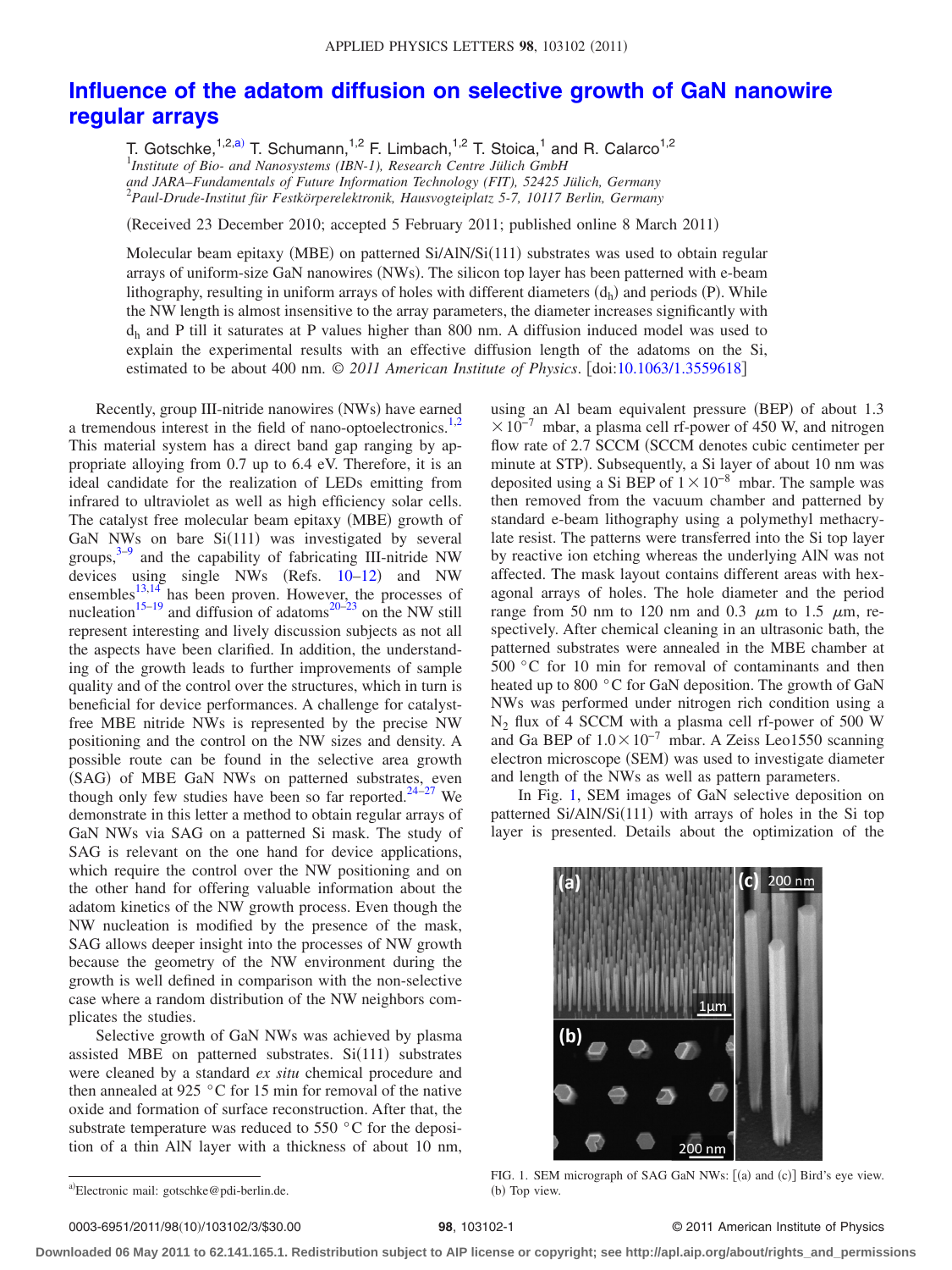<span id="page-1-0"></span>

FIG. 2. (Color online) SAG GaN NWs: (a) dependence of diameter and length on P (lines are guide to the eyes); (b) measured (symbols) and calculated (lines) volume for different hole diameters with respect to P.

growth parameters for GaN NW selective growth using a patterned  $SiO<sub>2</sub>$  layer were published elsewhere.<sup>27</sup> The selective growth process using the Si mask was similar to that using  $SiO<sub>2</sub>$  as a mask material. In Fig.  $1(a)$  $1(a)$  we can see that the selectivity is not perfect as outside the NW arrays parasitic growth of low density NWs is still present. The parasitically grown NWs display small sizes (average diameter and length of about 30 nm and 500 nm, respectively. However, in between the arrays of selectively grown NWs the parasitic nucleation is almost suppressed [Fig.  $1(b)$  $1(b)$  and  $1(c)$ ]. A NW can be formed by coalescence of multiple nucleated thinner NWs. This can be inferred observing the NW base in Fig.  $1(c)$  $1(c)$ . The coalesced NWs show steps at the top facet [Fig.  $1(b)$  $1(b)$ ]. Nevertheless, we can see that the NWs selectively grown in the holes of the patterns are mainly oriented perpendicular to the substrate, show a clear hexagonal faceting and have homogeneous lengths and diameters.

Statistical analysis on NW sizes was performed using SEM bird's eye and top view images. The average values of the diameter and length of the NWs are plotted as a function of P in Fig. [2](#page-1-0)(a) for patterns with  $d_h$ =70 nm even though a similar behavior is observed for different  $d_h$ . The NW length is almost constant all over the entire period range (about 1.6  $\mu$ m) while the diameter significantly increases before it saturates for  $P > 800$  nm. Moreover, the saturation occurs at about the same P value for other  $d<sub>h</sub>$  although a significant increase of the NW diameter with  $d_h$  was observed. If we assume that during the growth the NW diameter increases from  $d<sub>h</sub>$  to the final value we can evaluate from the data of the Fig.  $2(a)$  $2(a)$  a lower bound of the average radial growth rate between 0.1 and 0.4 nm/min. Comparing this with the axial growth rate estimated about 7 nm/min, the radial growth rate is more than one order of magnitude smaller than the axial growth rate; similarly to that already reported for NW growth on bare Si substrates<sup>17</sup> (5 nm/min and 0.15 nm/min

<span id="page-1-1"></span>

FIG. 3. (Color online) Schematic of the three different cases for the collection area in comparison with the graph of the simulated volume as a function of P in which the three cases for the collection area are depicted.

for axial and radial growth rates, respectively. Similar length and diameter behaviors are observed as well for other material systems grown in absence of a catalyst, $28$  whereas SAG in vapor-liquid-solid conditions leads to different dependences.<sup>29,[30](#page-2-17)</sup>

The length and diameter were used to calculate the volume of the NWs assuming a cylindrical shape. The dependenc[e of t](#page-1-0)he NW volume on P for different  $d_h$  are shown in Fig.  $2(b)$ . As can be seen the volume saturates at P  $>800$  nm as for the dependence of the NW diameter on P. The initial increase of the volume with P is an indication that adatoms from the area around NWs are collected and contribute to the NW growth. Thus, the value of P at which the onset of saturation is observed can be used for an empirical estimation of the effective diffusion length  $(L_D)$  of the Ga adatoms on the Si mask.

For a more quantitative evaluation we use an elementary model which takes into account the direct impinging of adatoms onto the NW and the collection of adatoms on the substrate around the NW. In fact, the area around a NW will be further named "collection area," as the adatoms collected in this area contribute to the NW growth. In more detail, the collection area can be described by a circle with the radius  $L<sub>D</sub>+r$  (r is the NW radius) reduced by the partial overlap between nearest neighbors. We assume that every atom impinging in the area of the partial overlap diffuses to the closest NW. Therefore, only half of the area of the partial overlap accounts for the collection area. In this respect, we can identify three different cases for the collection area (see Fig.  $3$ ) as follows:

- I. P is small enough, that every atom impinges in the collection area of at least one NW. Due to the hexagonal arrangement of the NWs this is true for P  $\leq 3^{1/2}(L_D+r)$  resulting in a partial overlap of the collection area and therefore in a competition with the next neighbor for the impinging atoms (Fig.  $3$ , I).
- II. If  $P > 3^{1/2}(L_D + r)$  but still smaller than twice  $(L_D + r)$ , the amount of material contributing to the NW growth is given by a circular collection area with the radius  $L<sub>D</sub> + r$  reduced by the competition areas with the next

**Downloaded 06 May 2011 to 62.141.165.1. Redistribution subject to AIP license or copyright; see http://apl.aip.org/about/rights\_and\_permissions**